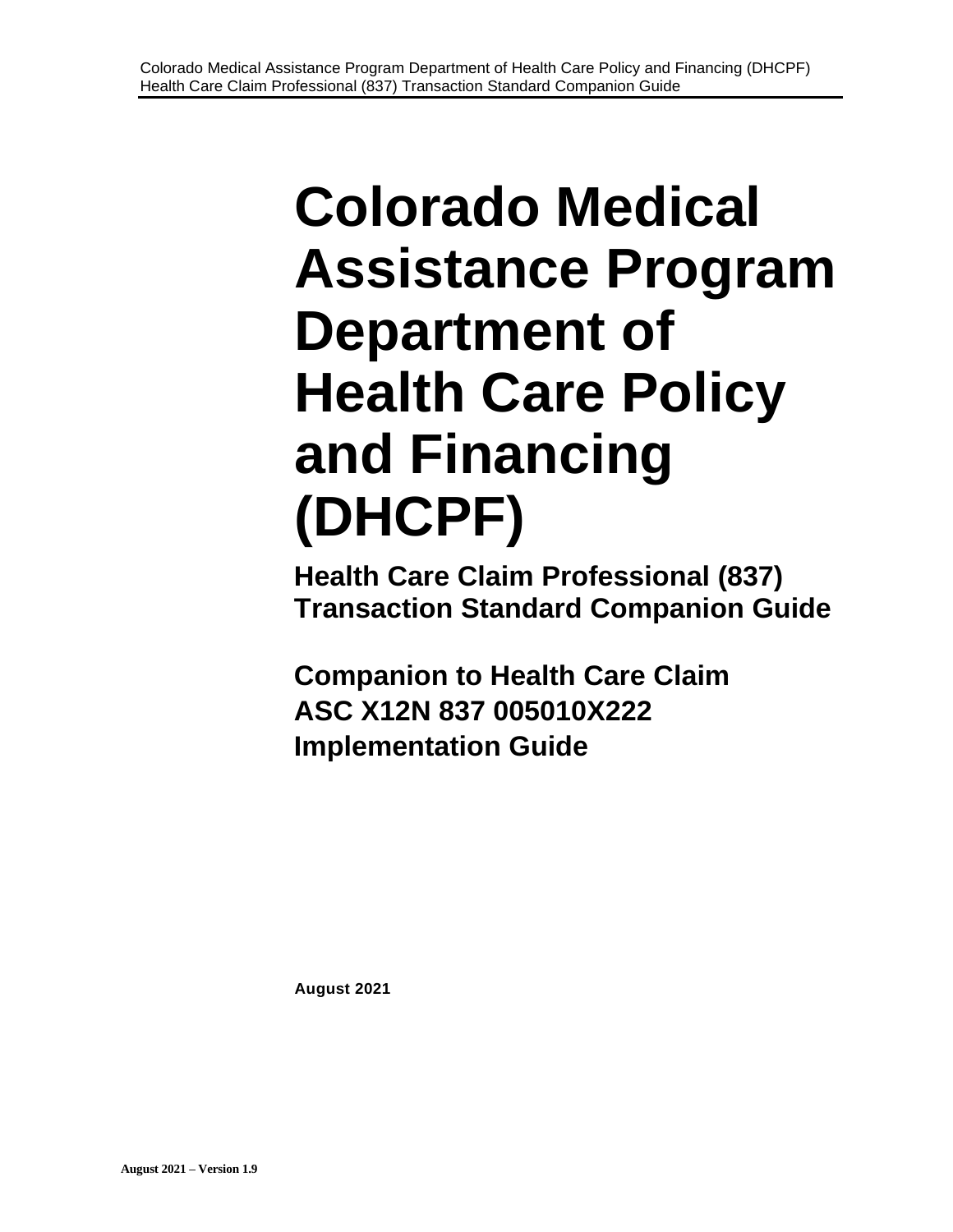## **Disclosure Statement**

This Companion Guide is based on the Committee on Operating Rules for Information Exchange (CORE) v5010 Master Companion Guide Template. All rights reserved. It may be freely redistributed in its entirety provided that this copyright notice is not removed. It may not be sold for profit or used in commercial documents without the written permission of the copyright holder. This document is provided "as is" without any express or implied warranty. Note that the copyright on the underlying Accredited Standards Committee (ASC) X12 Standards is held by Data Interchange Standards Association (DISA) on behalf of ASC X12.

2021 © Companion Guide copyright by Gainwell Technologies.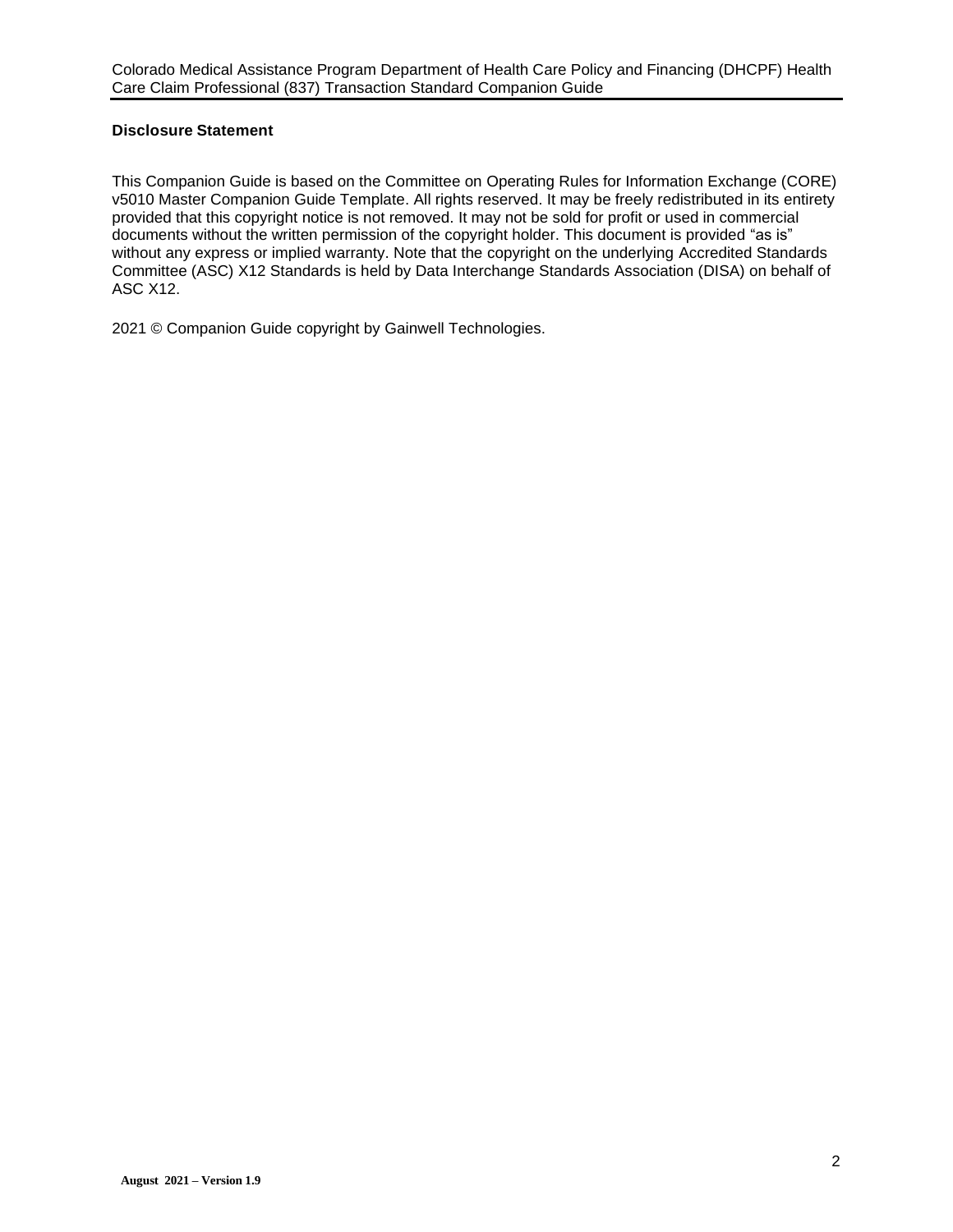## **Preface**

This Companion Guide to the Health Care Claims (837s) adopted under Health Insurance Portability and Accountability Act (HIPAA) clarifies and specifies the data content when exchanging electronically with Colorado Medical Assistance Program Department of Health Care Policy and Financing (DHCPF). Transmissions based on this Companion Guide, used in tandem with the **ASC X12N 837 005010X222 and the associated addendum 005010X222A1 Implementation Guides,** are compliant with both ASC X12 syntax and those guides. This Companion Guide is intended to convey information that is within the framework of the ASC X12N Implementation Guides adopted for use under HIPAA. The Companion Guide is not intended to convey information that in any way exceeds the requirements or usages of data expressed in the Implementation Guides.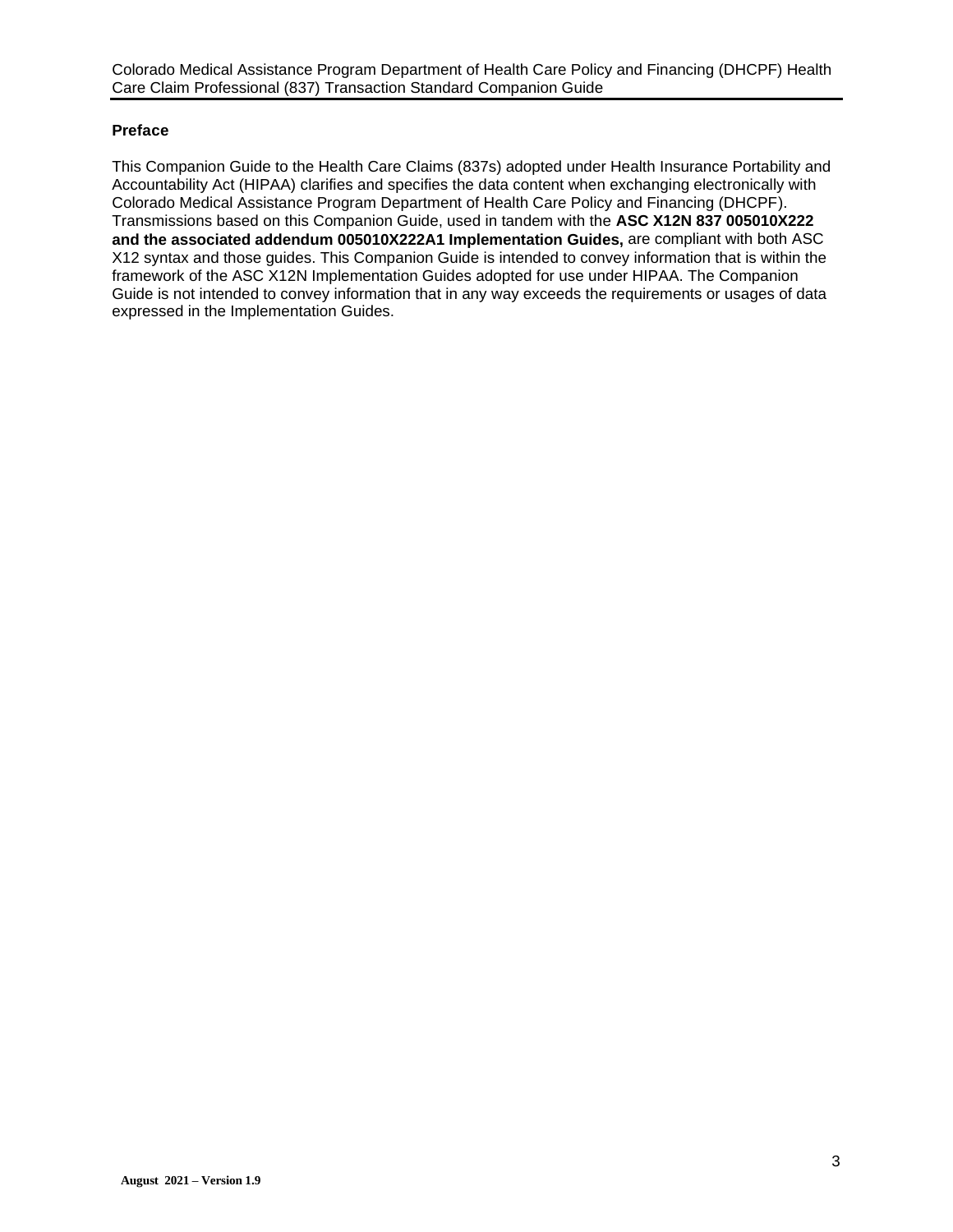This page intentionally left blank.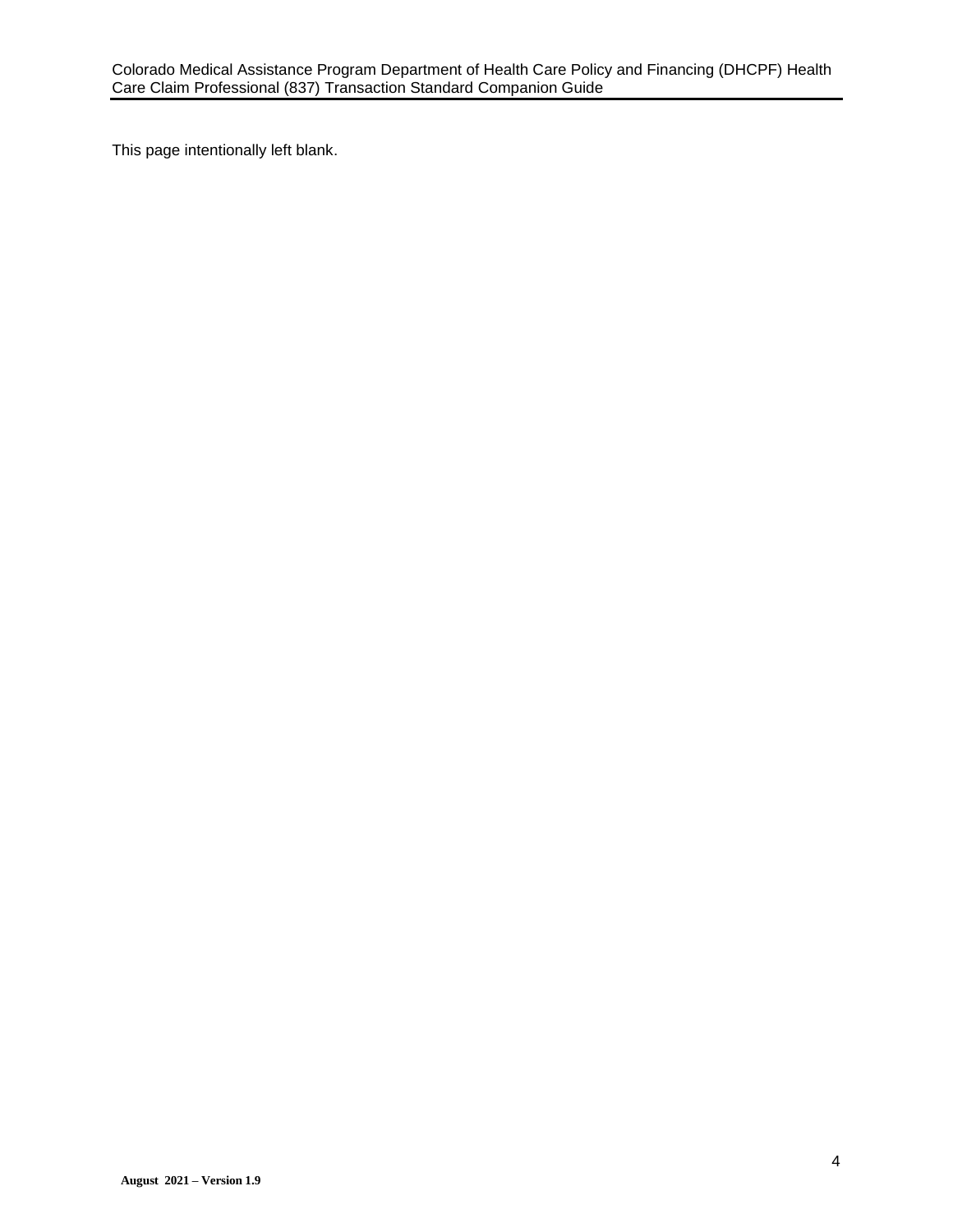# **Table of Contents**

| 1 <sub>1</sub>  |  |  |  |  |  |
|-----------------|--|--|--|--|--|
|                 |  |  |  |  |  |
|                 |  |  |  |  |  |
|                 |  |  |  |  |  |
|                 |  |  |  |  |  |
| 2.              |  |  |  |  |  |
|                 |  |  |  |  |  |
|                 |  |  |  |  |  |
| 3 <sub>1</sub>  |  |  |  |  |  |
| 4.              |  |  |  |  |  |
|                 |  |  |  |  |  |
| 5 <sub>1</sub>  |  |  |  |  |  |
|                 |  |  |  |  |  |
|                 |  |  |  |  |  |
| 6.              |  |  |  |  |  |
|                 |  |  |  |  |  |
|                 |  |  |  |  |  |
|                 |  |  |  |  |  |
| 7.              |  |  |  |  |  |
| 8.              |  |  |  |  |  |
| 9.              |  |  |  |  |  |
| 10 <sub>1</sub> |  |  |  |  |  |
|                 |  |  |  |  |  |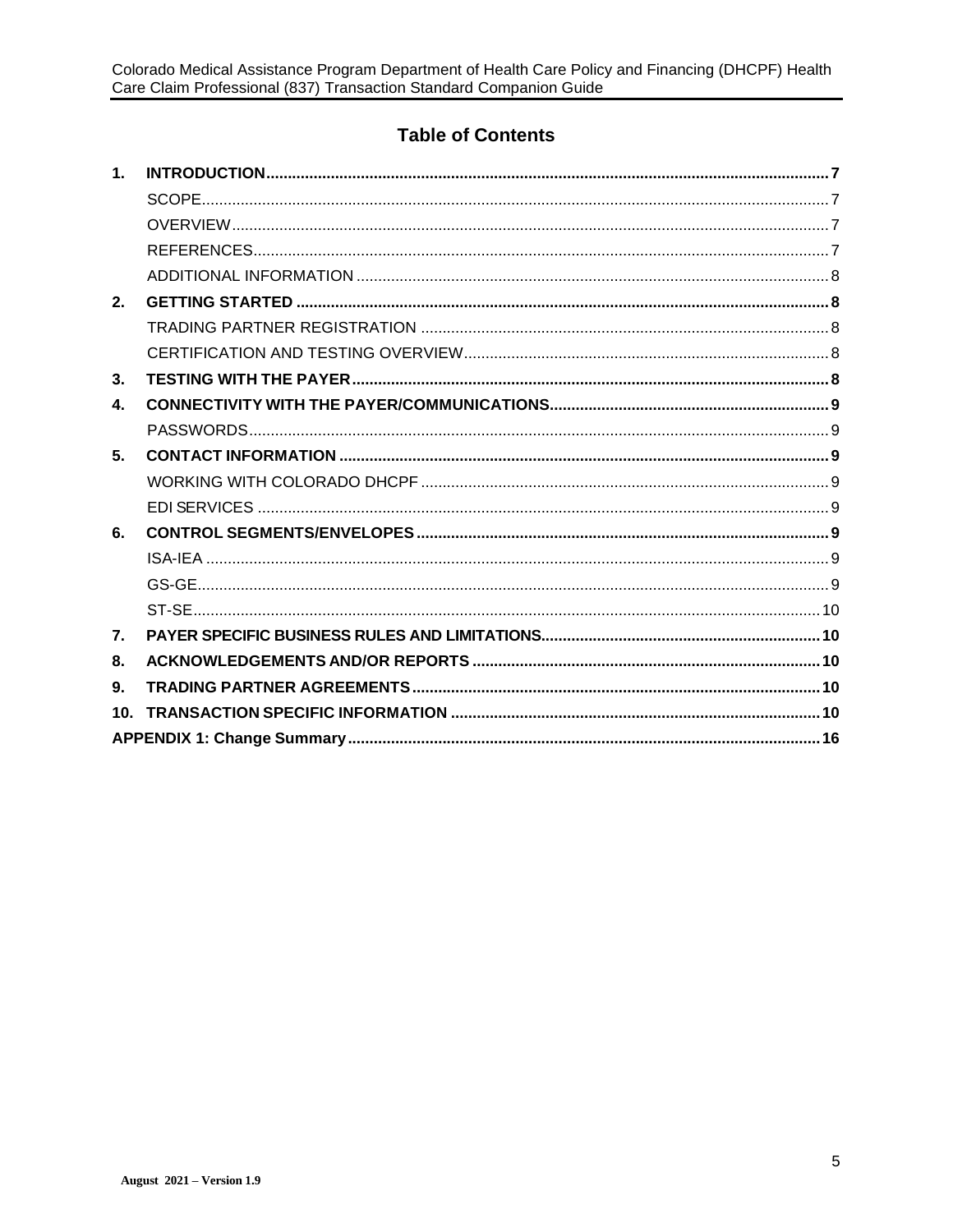This page intentionally left blank.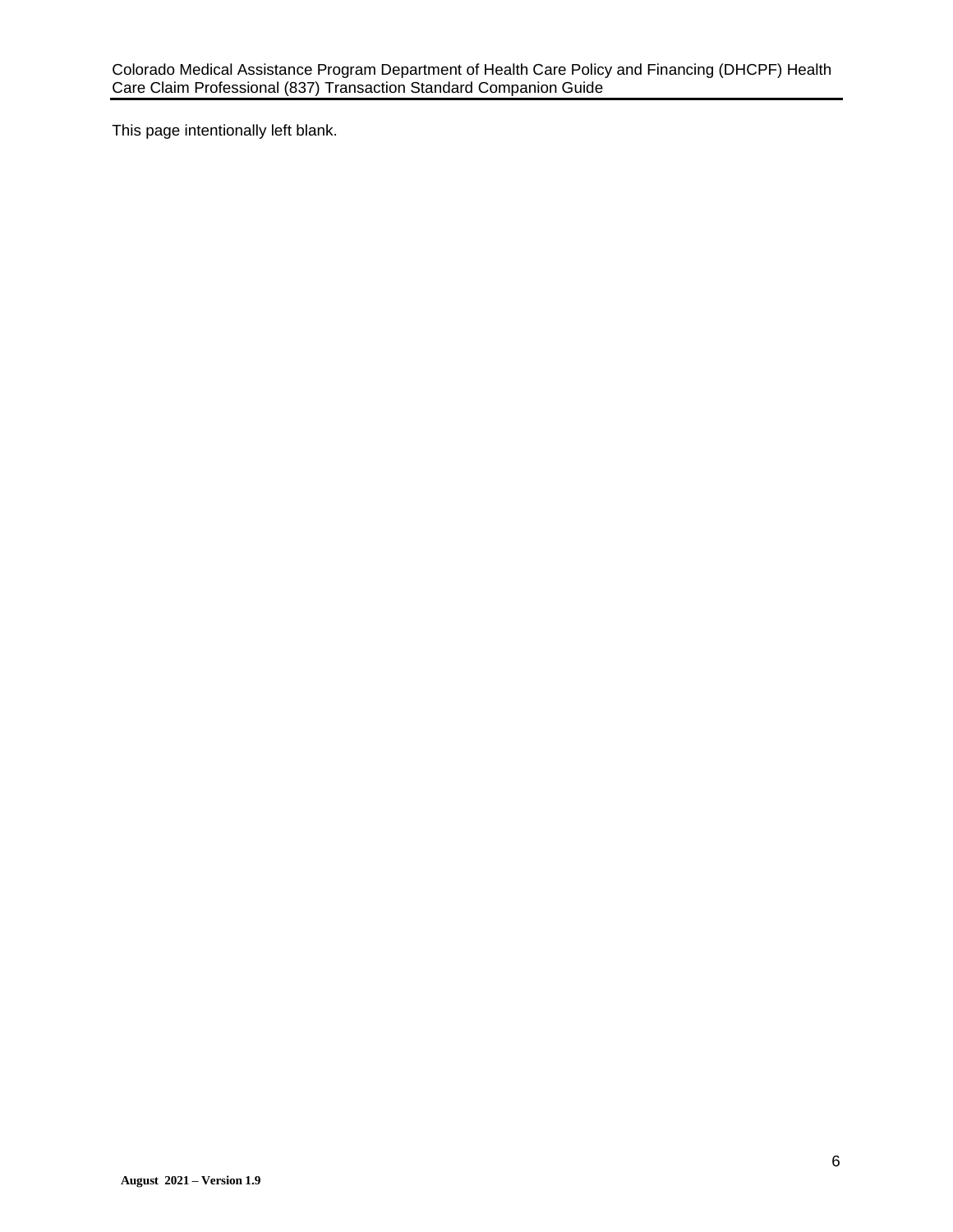## <span id="page-6-0"></span>**1. INTRODUCTION**

The Health Insurance Portability and Accountability Act (HIPAA) of 1996 carries provisions for administrative simplification. This requires the Secretary of the Department of Health and Human Services (DHHS) to adopt standards to support the electronic exchange of administrative and financial health care transactions primarily between health care providers and plans. HIPAA directs the Secretary to adopt standards for transactions to enable health information to be exchanged electronically and to adopt specifications for implementing each standard HIPAA serves to:

- Create better access to health insurance
- Limit fraud and abuse
- Reduce administrative costs

The HIPAA regulations at 45 CFR 162.915 require that covered entities not enter into transition partner agreement that would do any of the following:

- Change the definition, data condition, or use of a data element or segment in a standard
- Add any data elements or segments to the maximum defined data set<br>• Use any code or data elements that are marked "not used" in the stand
- Use any code or data elements that are marked "not used" in the standard's implementation specification or are not in the standard's implementation specifications
- Change the meaning or intent of the standards implementation specifications

#### <span id="page-6-1"></span>**SCOPE**

The Companion Guide is to be used with, and to supplement the requirements in the HIPAA ASC X12 Implementation Guides, without contradicting those requirements. Implementation Guides define the national data standards, electronic format, and values for each data element within an electronic transaction. The purpose of the Companion Guide is to provide trading partners with a guide to communicate Colorado DHCPF specific information required to successfully exchange transactions.

The Companion Guide is intended for the business and technical users, within or on behalf of trading partners, responsible for the testing and setup of electronic claim status request and response transactions to Colorado DHCPF.

#### <span id="page-6-2"></span>**OVERVIEW**

This section of the Companion Guide will provide guidance for establishing a relationship with Colorado DHCPF for the business purpose of doing Health Care Claims (837s).

#### <span id="page-6-3"></span>**REFERENCES**

This section specifies additional on-line sources of helpful information related to electronic data interchange (EDI) and X12 transactions.

Workgroup for Electronic Data Interchange (WEDI) – [http://www.wedi.org](http://www.wedi.org/) United States Department of Health and Human Services (DHHS) – <http://aspe.hhs.gov/> Centers for Medicare and Medicaid Services (CMS) – [https://www.cms.gov](https://www.cms.gov/) Designated Standard Maintenance Organizations (DSMO) – [https://www.cms.gov/Regulations-and-](https://www.cms.gov/Regulations-and-Guidance/Administrative-Simplification/HIPAA-ACA/StandardsSettingandRelatedOrganizations)[Guidance/Administrative-Simplification/HIPAA-ACA/StandardsSettingandRelatedOrganizations](https://www.cms.gov/Regulations-and-Guidance/Administrative-Simplification/HIPAA-ACA/StandardsSettingandRelatedOrganizations) National Council of Prescription Drug Programs (NCPDP) – <http://www.ncpdp.org/> National Uniform Billing Committee (NUBC) - <http://www.nubc.org/> Accredited Standards Committee (ASC X12) – <http://www.x12.org/> Washington Publishing Company (WPC) at<http://wpc-edi.com/>

Affordable Care Act (ACA) Section 1104 information is at the Centers for Medicare & Medicaid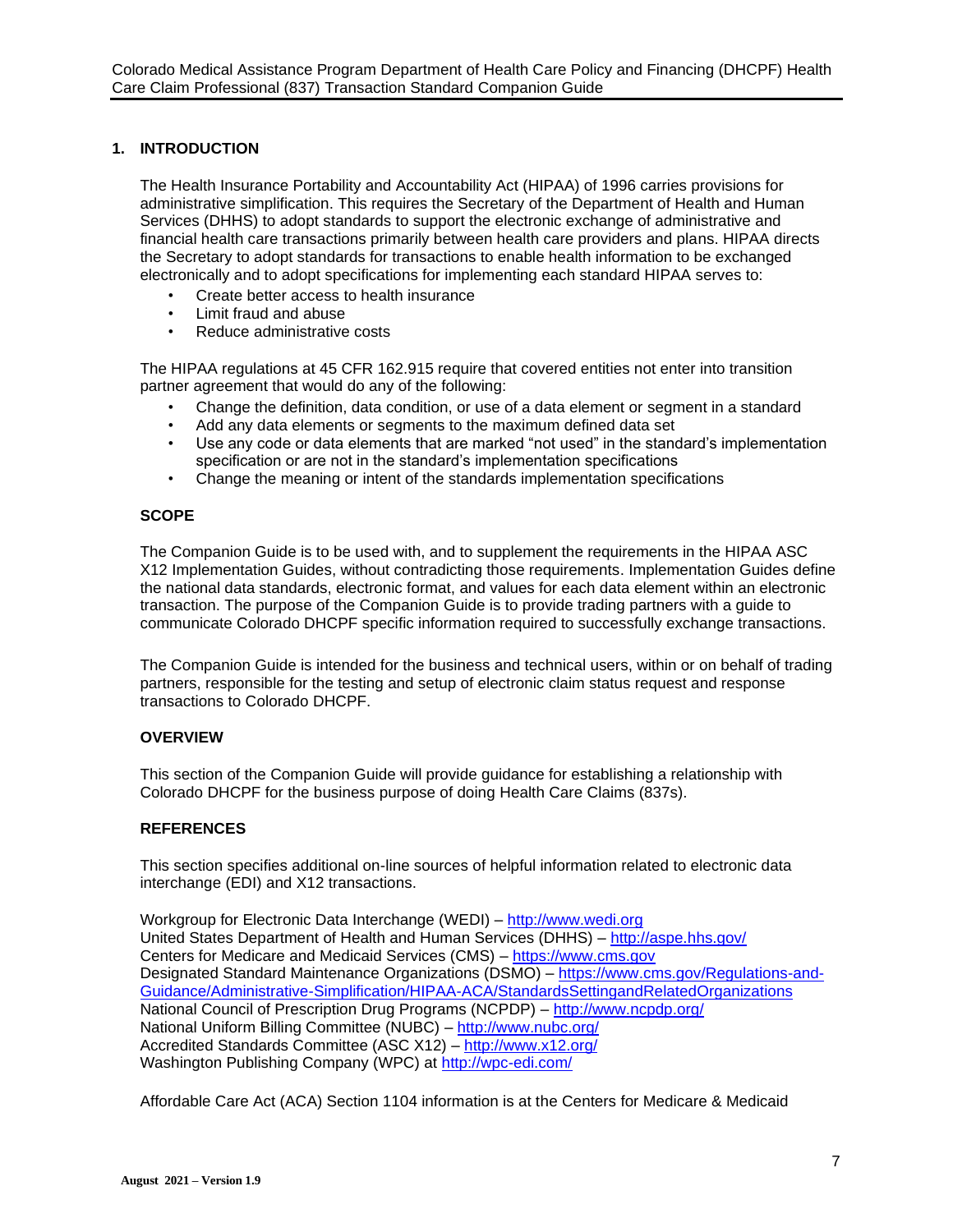Services (CMS) website. For information on ACA Administrative Simplification information follow this link: [https://www.cms.gov/Regulations-and-Guidance/Administrative-Simplification/HIPAA-](https://www.cms.gov/Regulations-and-Guidance/Administrative-Simplification/HIPAA-ACA/index.html)[ACA/index.html](https://www.cms.gov/Regulations-and-Guidance/Administrative-Simplification/HIPAA-ACA/index.html)

## <span id="page-7-0"></span>**ADDITIONAL INFORMATION**

It is assumed that the trading partner has purchased and is familiar with the ASC X12 Type 3 Technical Report (TR3) being referenced in this Companion Guide. TR3s can be purchased from the ASC X12 store at [https://x12.org/products.](https://x12.org/products)

## <span id="page-7-1"></span>**2. GETTING STARTED**

## <span id="page-7-2"></span>**TRADING PARTNER REGISTRATION**

Any entity intending to exchange electronic transactions with Colorado DHCPF must agree to the Colorado DHCPF Trading Partner Agreement at the end of the Trading Partner Profile process. A Trading Partner Profile can be completed using the Colorado Medicaid Web Portal link at: [https://colorado-hcp-portal.xco.dcs-usps.com/hcp/provider.](https://colorado-hcp-portal.xco.dcs-usps.com/hcp/provider)

*NOTE: Providers must be enrolled and approved before registering as a Trading Partner.*

The Colorado Medicaid Web Portal will include the ability for file and report retrieval. Billing Agents and clearinghouses will have the option of retrieving the transaction responses and reports themselves and/or allowing each individual provider the option of retrieval. The trading partner will access the system using their assigned login and password. For information on the Colorado Medicaid Web Portal, go to: [https://colorado-hcp-portal.xco.dcs-usps.com/hcp/provider.](https://colorado-hcp-portal.xco.dcs-usps.com/hcp/provider)

#### <span id="page-7-3"></span>**CERTIFICATION AND TESTING OVERVIEW**

All covered entities who submit electronic transactions are required to certify. This includes Clearinghouses, Software Vendors, Provider Groups, and Managed Care Organizations (MCOs). If submitting electronic transactions through one of these agencies, the agency will certify on behalf of the covered entity. Otherwise, the covered entity will need to certify. If submitting electronic transactions through an MCO, information should be received from the MCO with certification requirements.

Results of the system's processing of electronic transactions are reviewed and communicated back via email. Once the test files all pass, a production ID and welcome letter will be sent confirming certification.

#### <span id="page-7-4"></span>**3. TESTING WITH THE PAYER**

This section contains a detailed description of the testing phase.

Testing is required for Health Care Claims (837s).

Before exchanging production transactions with Colorado DHCPF, each trading partner must complete production authorization testing.

Trading partner testing includes HIPAA compliance testing as well as validating the use of conditional, optional, and mutually defined components of the transaction.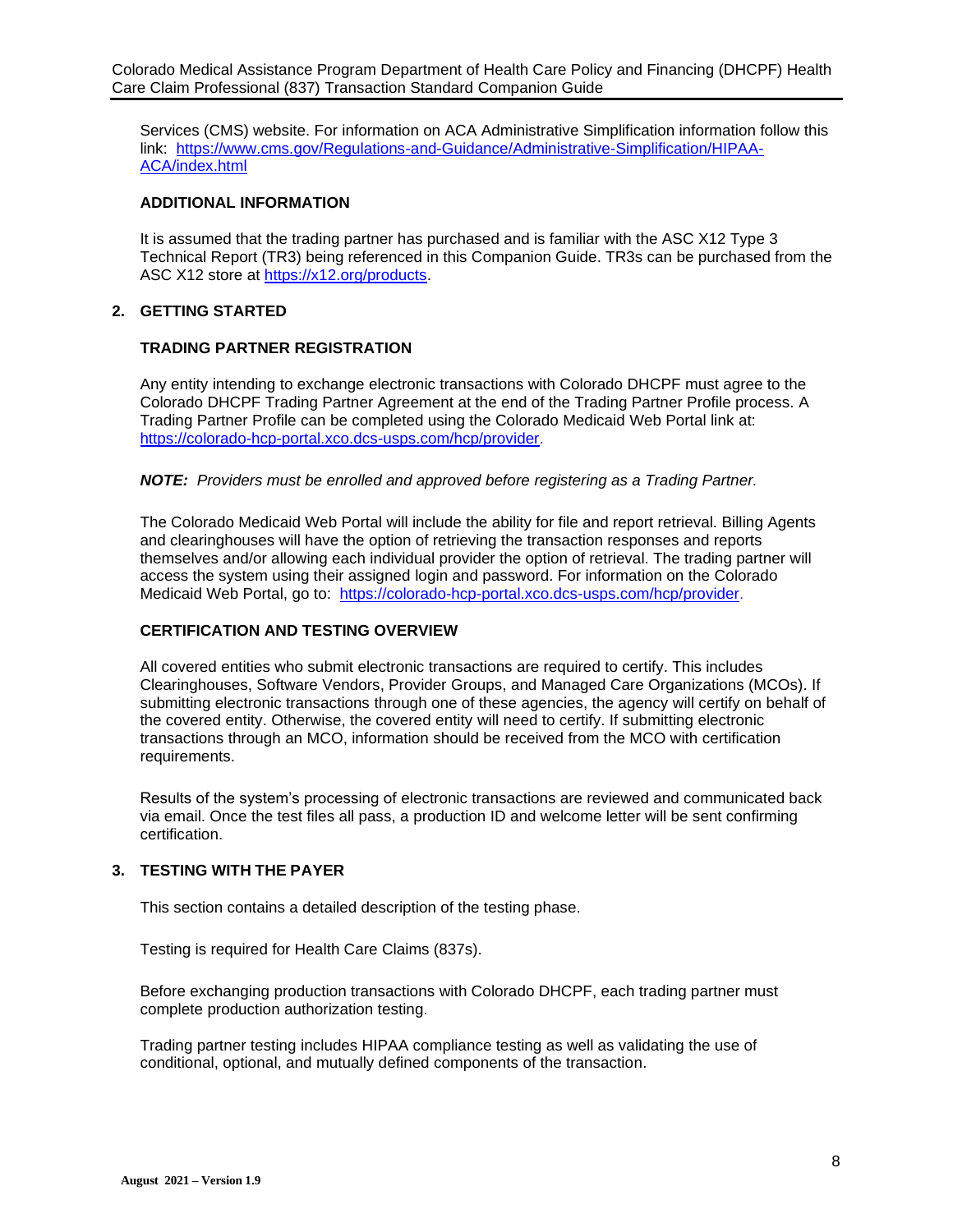Colorado DHCPF recommends that trading partners submit three successful and unique submissions and receive the associated 999 (accepted) acknowledgement in response in order to obtain approval from Colorado DHCPF to promote to Production.

Trading Partner Authorization Testing is detailed in the Trading Partner Profile Testing Packet for ASC X12 transactions available on the Colorado Electronic Data Interchange (EDI) Support page at : [https://hcpf.colorado.gov/edi-support.](https://hcpf.colorado.gov/edi-support)

Questions may be directed to the EDI Helpdesk at 1 (844) 235-2387 , Option 3, or via the Contact Us link at the top of the Portal home page at: [https://colorado-hcp-portal.xco.dcs-usps.com/hcp/provider.](https://colorado-hcp-portal.xco.dcs-usps.com/hcp/provider)

## <span id="page-8-0"></span>**4. CONNECTIVITY WITH THE PAYER/COMMUNICATIONS**

#### <span id="page-8-1"></span>**PAS**S**WORDS**

Passwords are provided during initial enrollment and can be reset by contacting Provider Relations – Electronic Claims Submission (ECS) Department at 1 (844) 235-2387. These passwords may not be shared.

<https://hcpf.colorado.gov/edi-support>

## <span id="page-8-2"></span>**5. CONTACT INFORMATION**

## <span id="page-8-3"></span>**WORKING WITH COLORADO DHCPF**

Colorado DHCPF, in an effort to assist the community with their electronic data exchange needs, has the following options available for either contacting a help desk or referencing a website for further assistance:

For general information to go Colorado DHCPF Website: [https://hcpf.colorado.gov](https://hcpf.colorado.gov/)

#### <span id="page-8-4"></span>**EDI SERVICES**

For EDI support, please contact the Provider Services Call Center at: 1-844-235-2387.

Provider Services Call Center Hours of Operation:

7 a.m. – 5 p.m. MT Monday, Tuesday & Thursday 10 a.m. – 5 p.m. MT Wednesday & Friday.

#### <span id="page-8-5"></span>**6. CONTROL SEGMENTS/ENVELOPES**

#### <span id="page-8-6"></span>**ISA-IEA**

This section describes the use of the interchange control segments. It includes a description of expected sender and receiver codes, authorization information, and delimiters. (See Section 10 below, Transaction Specific Information)

#### <span id="page-8-7"></span>**GS-GE**

This section describes the use of the functional group control segments. It includes a description of expected application sender and receiver codes. Also included in this section is a description concerning how Colorado DHCPF expects functional groups to be sent and how Colorado DHCPF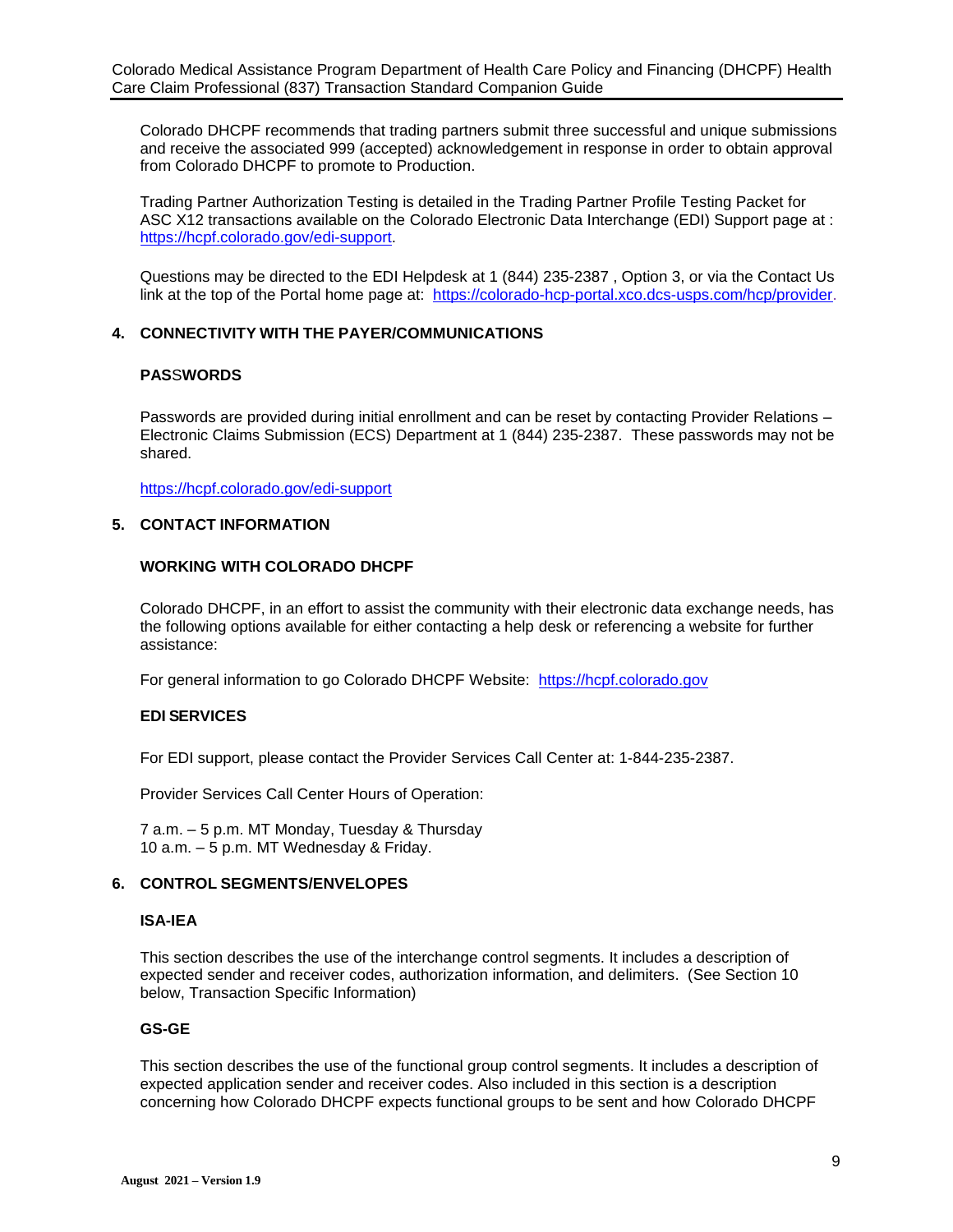will send functional groups. These discussions will describe how similar transaction sets will be packaged and Colorado DHCPF use of functional group control numbers. (See Section 10 below, Transaction Specific Information)

#### <span id="page-9-0"></span>**ST-SE**

This section describes the use of transaction set control numbers. (See Section 10 below, Transaction Specific Information)

Transactions (ST-SE envelopes) are limited to a maximum of 5000 CLM segments.

#### <span id="page-9-1"></span>**7. PAYER SPECIFIC BUSINESS RULES AND LIMITATIONS**

Payer specific business rule information regarding Colorado DHCPF can be found at the For Our Providers webpage on the Colorado DHCPF website, <http://hcpf.colorado.gov/our-providers>

#### <span id="page-9-2"></span>**8. ACKNOWLEDGEMENTS AND/OR REPORTS**

The acknowledgement process will create the TA1 and the 999 acknowledgement for the inbound transactions.

## <span id="page-9-3"></span>**9. TRADING PARTNER AGREEMENTS**

An EDI Trading Partner is defined as any Colorado DHCPF customer (provider, billing service, software vendor, employer group, financial institution, etc.) that transmits to, or receives electronic data from Colorado DHCPF.

Payers have EDI Trading Partner Agreements (TPA) that accompany the standard Implementation Guide to ensure the integrity of the electronic transaction process. The Trading Partner Agreement is related to the electronic exchange of information, whether the agreement is an entity or a part of a larger agreement, between each party to the agreement.

#### <span id="page-9-4"></span>**10. TRANSACTION SPECIFIC INFORMATION**

This section describes how ASC X12N Implementation Guides (IGs) adopted under HIPAA will be detailed with the use of a table. The tables contain a row for each segment that Colorado DHCPF has something additional, over and above, the information in the IGs. That information can:

- 1. Limit the repeat of loops, or segments
- 2. Limit the length of a simple data element
- 3. Specify a sub-set of the IGs internal code listings
- 4. Clarify the use of loops, segments, composite and simple data elements
- 5. Any other information tied directly to a loop, segment, composite or simple data element pertinent to trading electronically with Colorado DHCPF

In addition to the row for each segment, one or more additional rows are used to describe Colorado DHCPF usage for composite and simple data elements and for any other information. Notes and comments should be placed at the deepest level of detail. For example, a note about a code value should be placed on a row specifically for that code value, not in a general note about the segment.

All Colorado DHCPF clients are considered "subscribers" so they all have individual loops. See the Implementation Guide for additional information.

TPID –This is the number that is assigned to the provider/submitter to uniquely identify their electronic transaction. This may also be referred to as the Electronic Claim Submission (ECS) number or Trading Partner ID.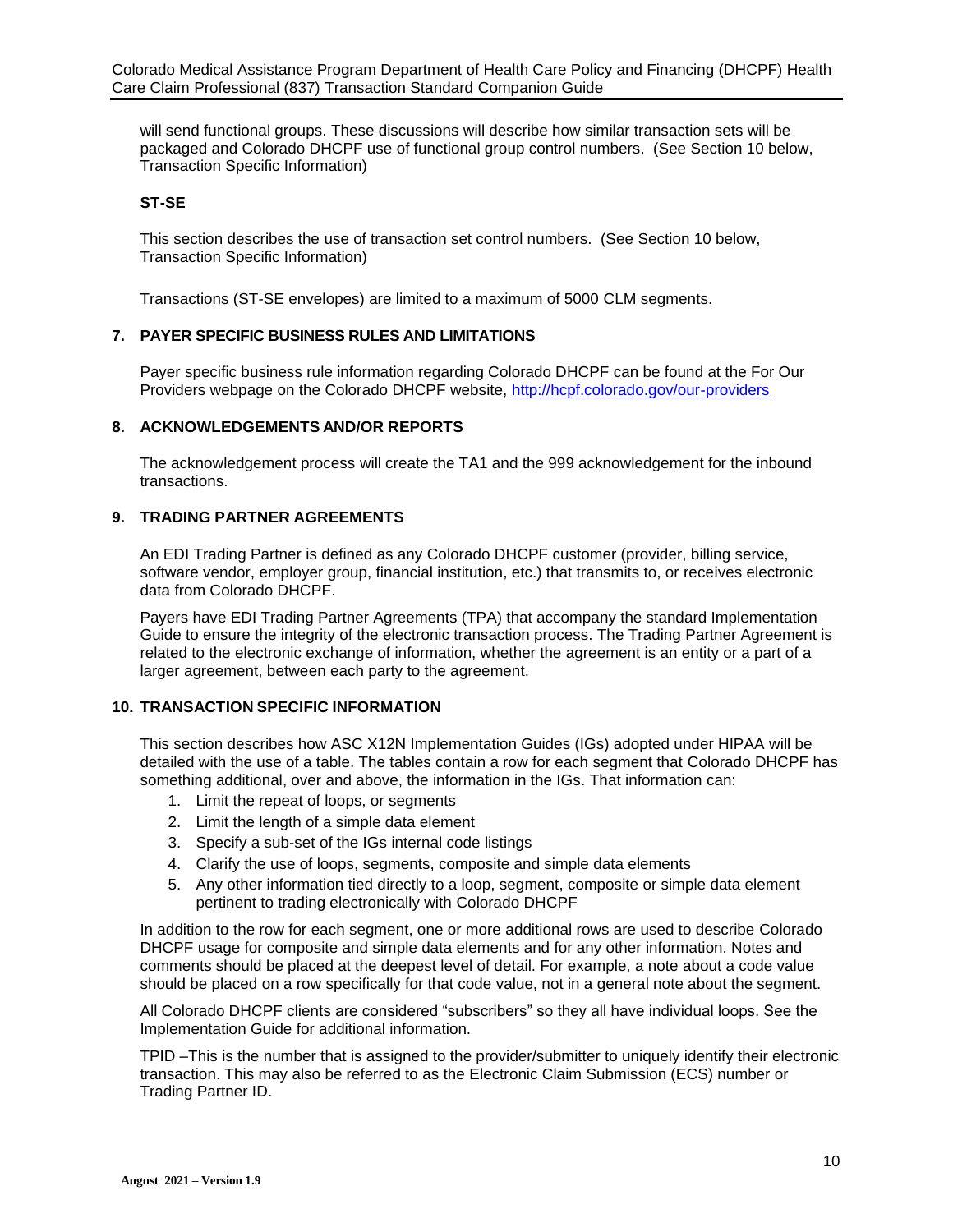## **Health Care Claim Professional (837P)**

| Loop ID       | Reference    | <b>Name</b>                                                      | <b>Codes</b>                      | <b>Notes/Comments</b>                                                                                                                                                                                                                                                                                          |
|---------------|--------------|------------------------------------------------------------------|-----------------------------------|----------------------------------------------------------------------------------------------------------------------------------------------------------------------------------------------------------------------------------------------------------------------------------------------------------------|
| <b>HEADER</b> | <b>ISA</b>   | <b>Interchange Control</b><br><b>Header</b>                      |                                   | The ISA is a fixed-length<br>record with fixed-length<br>elements.<br><b>Colorado DHCPF constrains</b><br>all inbound files to a single<br><b>ISA segment for tracking</b><br>and balancing.<br><b>NOTE: Deviating from the</b><br>standard ISA element sizes<br>will cause the Interchange to<br>be rejected. |
|               | ISA01        | Authorization Information<br>Qualifier                           | 00                                |                                                                                                                                                                                                                                                                                                                |
|               | ISA02        | Authorization Information                                        |                                   | No data is expected in this<br>data element.                                                                                                                                                                                                                                                                   |
|               | ISA03        | Security Information<br>Qualifier                                | 00                                |                                                                                                                                                                                                                                                                                                                |
|               | ISA04        | Security Information                                             |                                   | No data is expected in this<br>data element.                                                                                                                                                                                                                                                                   |
|               | <b>ISA05</b> | Interchange ID Qualifier                                         | ZZ                                |                                                                                                                                                                                                                                                                                                                |
|               | <b>ISA06</b> | Interchange Sender ID                                            |                                   | Enter the Trading Partner ID<br>(TPID) assigned by the<br>Colorado Medical Assistance<br>Program.                                                                                                                                                                                                              |
|               | ISA07        | Interchange ID Qualifier                                         | ZZ                                |                                                                                                                                                                                                                                                                                                                |
|               | ISA08        | Interchange Receiver ID                                          | <b>COMEDASSIST</b><br><b>PROG</b> |                                                                                                                                                                                                                                                                                                                |
|               | <b>GS</b>    | <b>Functional Group</b><br><b>Header</b>                         |                                   |                                                                                                                                                                                                                                                                                                                |
|               | GS02         | <b>Application Sender's</b><br>Code                              |                                   | Enter the Trading Partner ID<br>(TPID) assigned by the<br>Colorado Medical Assistance<br>Program.                                                                                                                                                                                                              |
|               | GS03         | <b>Application Receiver's</b><br>Code                            | <b>COMEDASSIST</b><br><b>PROG</b> |                                                                                                                                                                                                                                                                                                                |
|               | <b>GS08</b>  | Version/Release/<br>Industry Identifier Code                     | 005010X222A1                      | Standards Approved for<br>Publication by ASC X12<br>Procedures Review Board.                                                                                                                                                                                                                                   |
|               | <b>ST</b>    | <b>Transaction Set</b><br><b>Header</b>                          |                                   |                                                                                                                                                                                                                                                                                                                |
|               | ST03         | Version, Release, or<br>Industry Identifier                      | 005010X222A1                      |                                                                                                                                                                                                                                                                                                                |
|               | <b>BHT</b>   | <b>Beginning of</b><br><b>Hierarchical</b><br><b>Transaction</b> |                                   |                                                                                                                                                                                                                                                                                                                |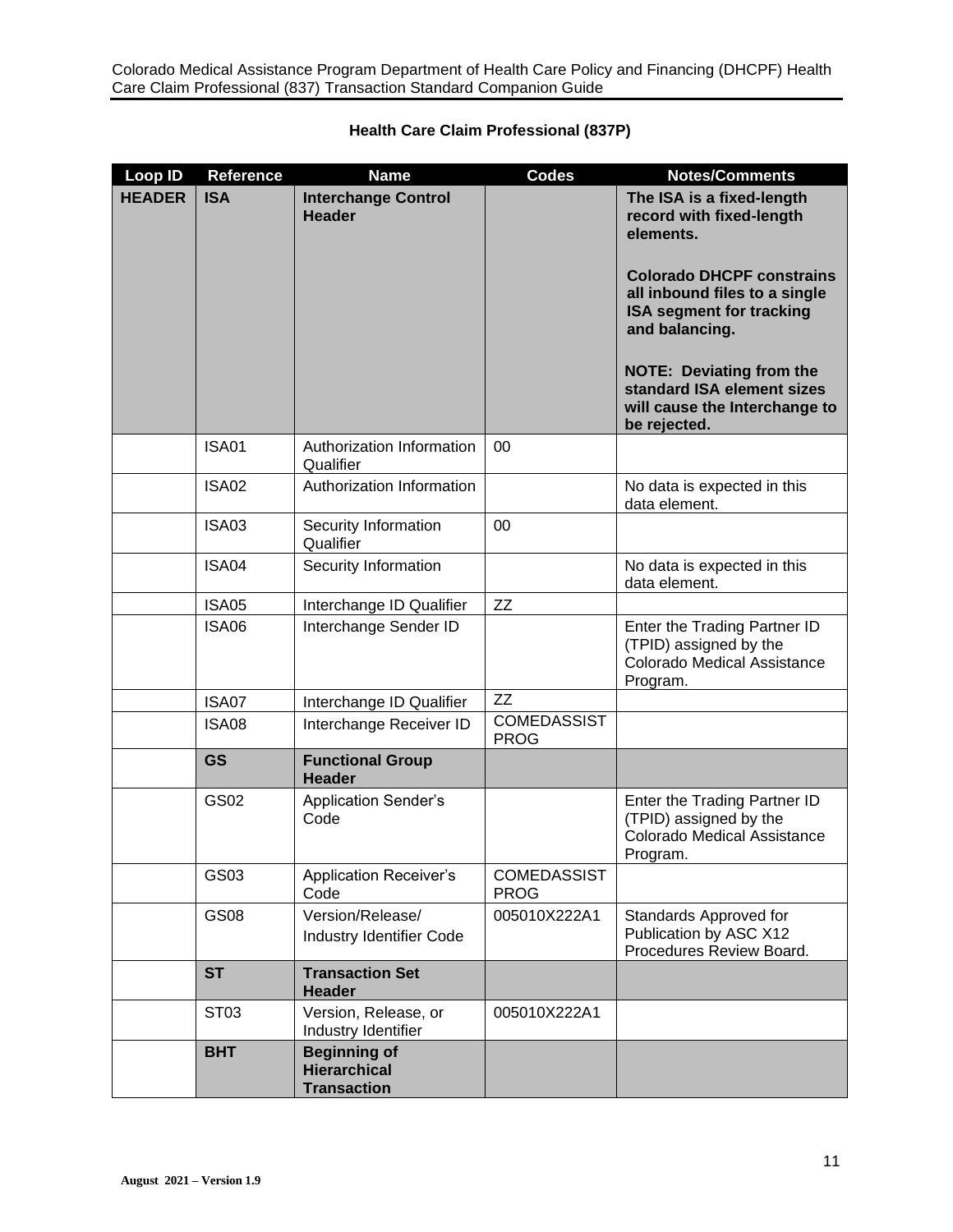| <b>Loop ID</b> | Reference       | <b>Name</b>                             | <b>Codes</b>                                                             | <b>Notes/Comments</b>                                                                                                                                                                                            |
|----------------|-----------------|-----------------------------------------|--------------------------------------------------------------------------|------------------------------------------------------------------------------------------------------------------------------------------------------------------------------------------------------------------|
|                | BHT06           | <b>Claim or Encounter</b><br>Identifier | CH, RP                                                                   | For submitting fee-for-service<br>claims, enter the following<br>value: CH                                                                                                                                       |
|                |                 |                                         |                                                                          | For submitting encounter<br>claims, enter the following<br>value: RP                                                                                                                                             |
|                |                 |                                         |                                                                          | <b>NOTE:</b> Fee-for Service and<br>encounter claims must be<br>submitted in separate<br>transaction.                                                                                                            |
| 1000B          | <b>NM1</b>      | <b>Receiver Name</b>                    |                                                                          |                                                                                                                                                                                                                  |
|                | NM103           | <b>Receiver Name</b>                    | <b>COLORADO</b><br><b>MEDICAL</b><br><b>ASSISTANCE</b><br><b>PROGRAM</b> |                                                                                                                                                                                                                  |
|                | <b>NM109</b>    | <b>Receiver Primary</b><br>Identifier   | <b>COMEDASSIST</b><br><b>PROG</b>                                        |                                                                                                                                                                                                                  |
| 2000B          | <b>SBR</b>      | <b>Subscriber Information</b>           |                                                                          |                                                                                                                                                                                                                  |
|                | SBR09           | Claim Filing Indicator<br>Code          |                                                                          | For Medicare Crossover<br>Claim, enter one of the<br>following values:<br>16, MA, or MB<br>Otherwise enter the following                                                                                         |
|                |                 |                                         |                                                                          | value: MC                                                                                                                                                                                                        |
| 2010BA         | <b>NM1</b>      | <b>Subscriber Name</b>                  |                                                                          |                                                                                                                                                                                                                  |
|                | <b>NM108</b>    | <b>Identification Code</b><br>Qualifier | MI                                                                       |                                                                                                                                                                                                                  |
|                | <b>NM109</b>    | <b>Subscriber Primary</b><br>Identifier |                                                                          | Enter the Colorado Medical<br>Assistance Program Client ID                                                                                                                                                       |
| 2010BB         | NM <sub>1</sub> | <b>Payer Name</b>                       |                                                                          |                                                                                                                                                                                                                  |
|                | <b>NM108</b>    | <b>Identification Code</b><br>Qualifier | PI                                                                       |                                                                                                                                                                                                                  |
|                | <b>NM109</b>    | Payer Identifier                        | CO_TXIX                                                                  |                                                                                                                                                                                                                  |
| 2300           | <b>CLM</b>      | <b>Claim Information</b>                |                                                                          |                                                                                                                                                                                                                  |
|                | <b>CLM05-3</b>  | Claim Frequency Code                    | 1, 7, 8                                                                  | Only codes 1, 7, and 8 are<br>recognized for Colorado<br>Medical Assistance Program<br>Claims processing.<br>If code 7 or 8 is used, the<br>Payer Claim Control Number<br>(2300/REF02) must also be<br>included. |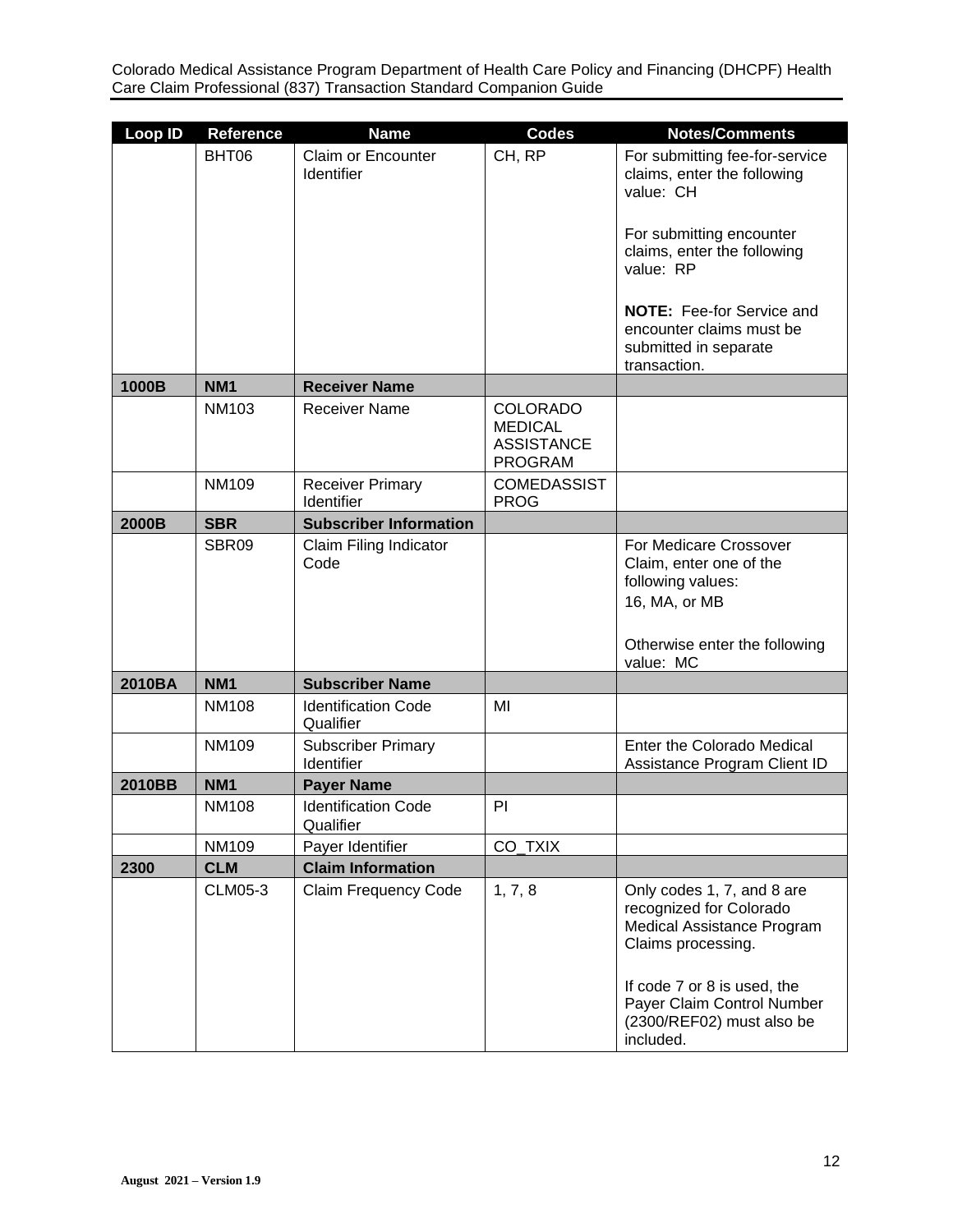| <b>Loop ID</b> | <b>Reference</b>  | <b>Name</b>                                                          | <b>Codes</b> | <b>Notes/Comments</b>                                                                                                               |
|----------------|-------------------|----------------------------------------------------------------------|--------------|-------------------------------------------------------------------------------------------------------------------------------------|
|                | <b>PWK</b>        | <b>Claim Supplemental</b><br><b>Information</b>                      |              | <b>Colorado Medical</b><br><b>Assistance Program does</b><br>not support the use of this<br>segment at this time.                   |
|                | <b>REF</b>        | <b>Referral Number</b>                                               |              |                                                                                                                                     |
|                | REF02             | <b>Referral Number</b>                                               |              | Needed for timely filing<br>requirements, please enter the<br>previous Internal Control<br>Number (ICN).                            |
|                | <b>REF</b>        | <b>Payer Claim Control</b><br><b>Number</b>                          |              |                                                                                                                                     |
|                | REF <sub>02</sub> | Payer Claim Control<br>Number                                        |              | Enter the Colorado Medical<br>Assistance Program Internal<br>Control Number (ICN) for the<br>claim that is being adjusted.          |
|                | <b>REF</b>        | <b>Claim Identifier For</b><br>Transmission<br><b>Intermediaries</b> |              | <b>Colorado Medical</b><br><b>Assistance Program</b><br>requires this segment to be<br>used for all Encounter Claim<br>submissions. |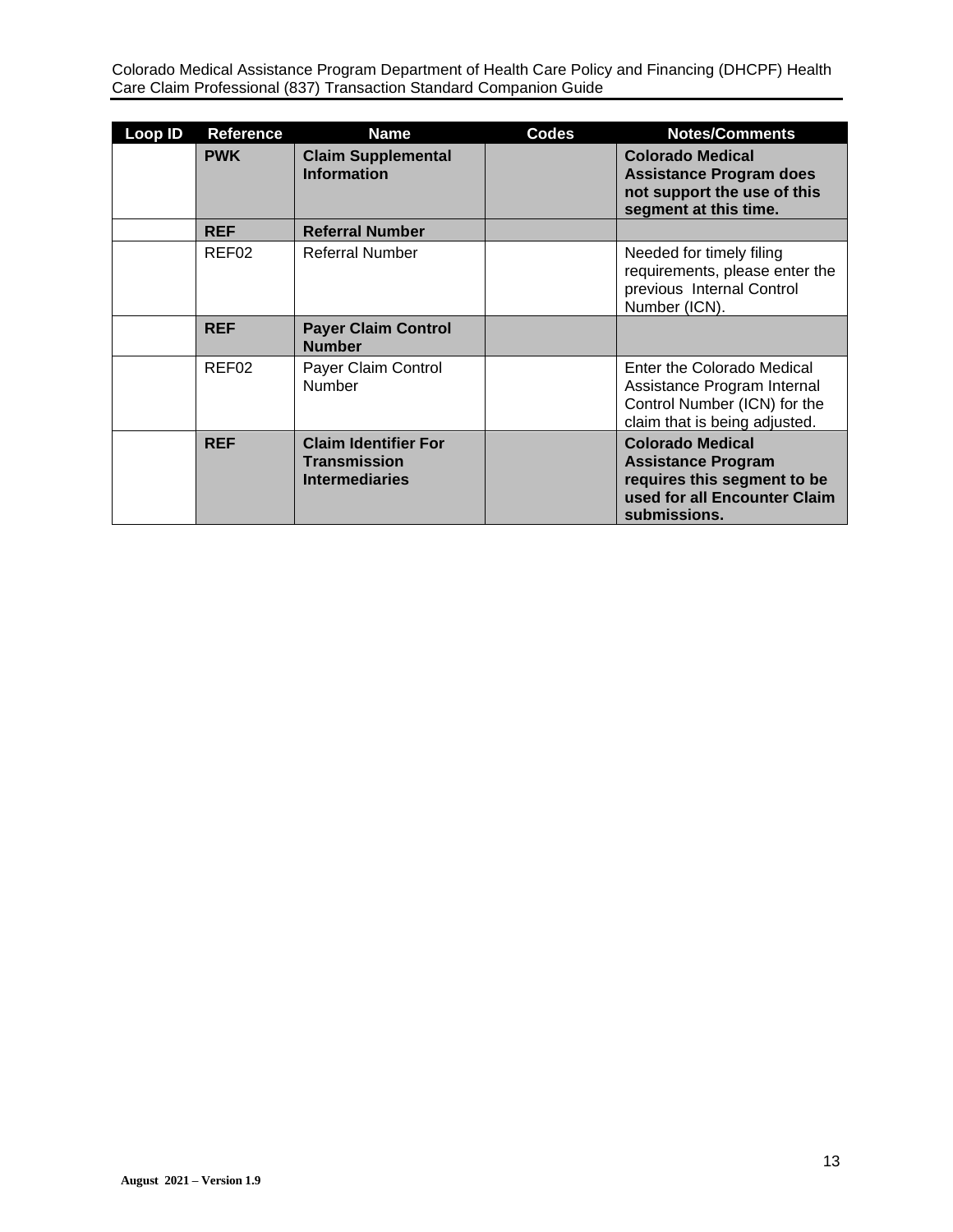| <b>Loop ID</b> | Reference  | <b>Name</b>                                   | <b>Codes</b> | <b>Notes/Comments</b>                                                                                                                                                                                                                                                                                                                                                        |
|----------------|------------|-----------------------------------------------|--------------|------------------------------------------------------------------------------------------------------------------------------------------------------------------------------------------------------------------------------------------------------------------------------------------------------------------------------------------------------------------------------|
|                | REF02      | Value Added Network<br><b>Trace Number</b>    |              | The system does not store any<br>alphabetic characters. If a<br>TCN contains alphabetic<br>characters, only the leading<br>numeric values will be stored<br>in interChange for query and<br>reporting.                                                                                                                                                                       |
|                |            |                                               |              | Ex: TCN received<br>starts with a number $-$<br>123A45, the system<br>will store and report<br>123 as the TCN for the<br>encounter.<br>Ex: TCN received<br>starts with alphabetic<br>character = A12345,<br>The system will not<br>store and report a<br>TCN for the<br>encounter.<br>The TCN can have no more<br>than 17 numeric characters. If<br>you send a TCN with more |
|                |            |                                               |              | than 17 numeric characters,<br>the encounter will reject<br>compliance and the error will<br>be reported in the 999.<br><b>Enter the Managed Care Entity</b><br>Claim Number.                                                                                                                                                                                                |
|                | <b>REF</b> | <b>Medical Record</b><br><b>Number</b>        |              |                                                                                                                                                                                                                                                                                                                                                                              |
|                | REF02      | <b>Medical Record Number</b>                  |              | Maximum length of 30 bytes<br>supported                                                                                                                                                                                                                                                                                                                                      |
| 2320           | <b>SBR</b> | <b>Other Subscriber</b><br><b>Information</b> |              | For MCO Encounter claims,<br>the MCO will be considered<br>an Other Payer and the MCO<br>payment information should<br>be included in the last<br>iteration of this loop.                                                                                                                                                                                                    |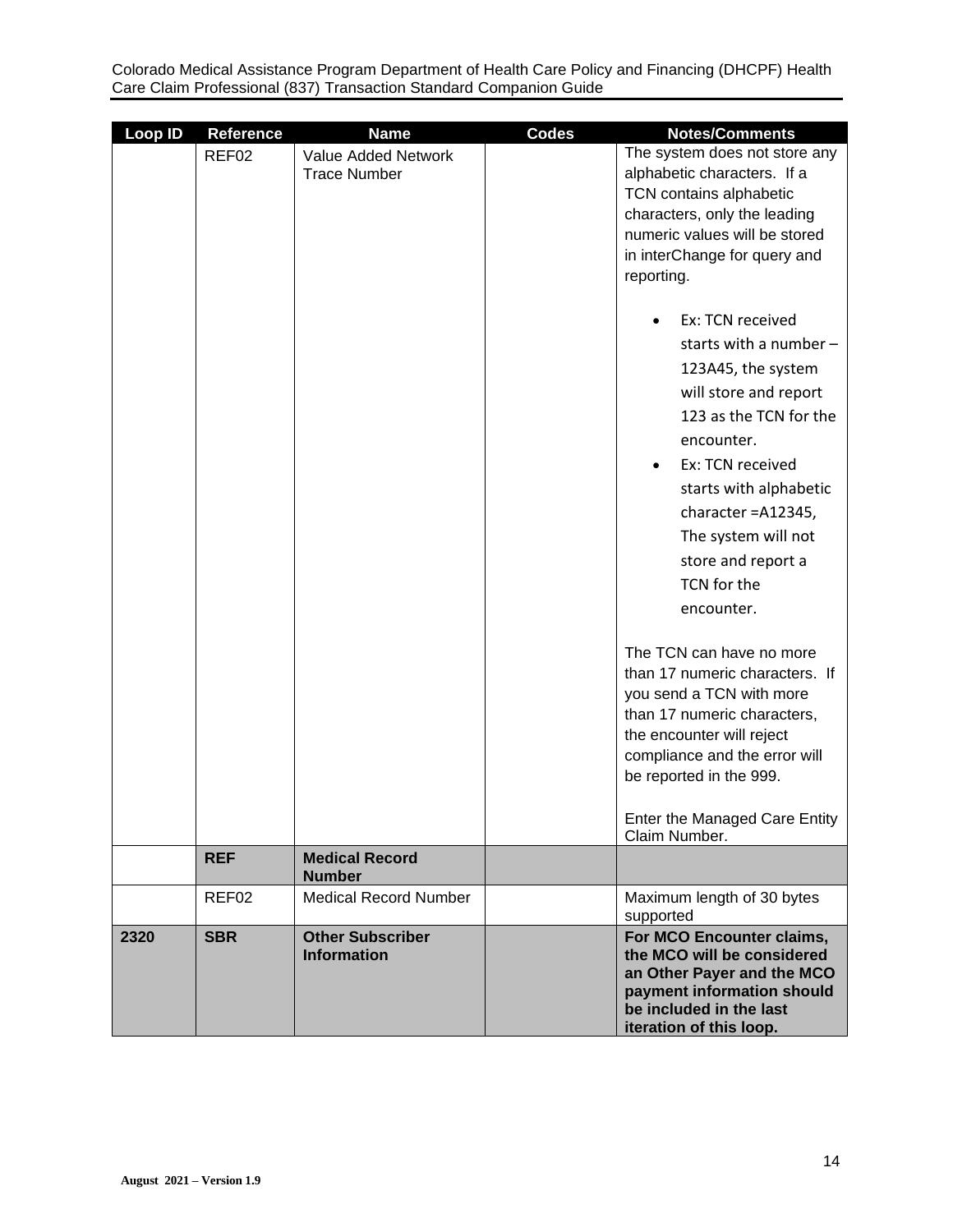| Loop ID | <b>Reference</b>    | <b>Name</b>                    | <b>Codes</b> | <b>Notes/Comments</b>                                                                                                                                                                                                                                                               |
|---------|---------------------|--------------------------------|--------------|-------------------------------------------------------------------------------------------------------------------------------------------------------------------------------------------------------------------------------------------------------------------------------------|
|         | SBR09               | Claim Filing Indicator<br>Code |              | Enter one of the following<br>values, which correctly<br>identifies the type of Medicare<br>coverage provided by the<br>policy:<br>16, MA, or MB<br>For Managed Care<br>Organization Encounter claims<br>- enter "ZZ" to identify the<br>submitting MCO as a Payer on<br>the claim. |
| 2400    | SV <sub>1</sub>     | <b>Professional Service</b>    |              |                                                                                                                                                                                                                                                                                     |
|         | SV <sub>101-2</sub> | <b>Procedure Code</b>          |              | If a drug is being billed, an<br>appropriate J-code or other<br>drug related HCPCS code<br>must be used.                                                                                                                                                                            |